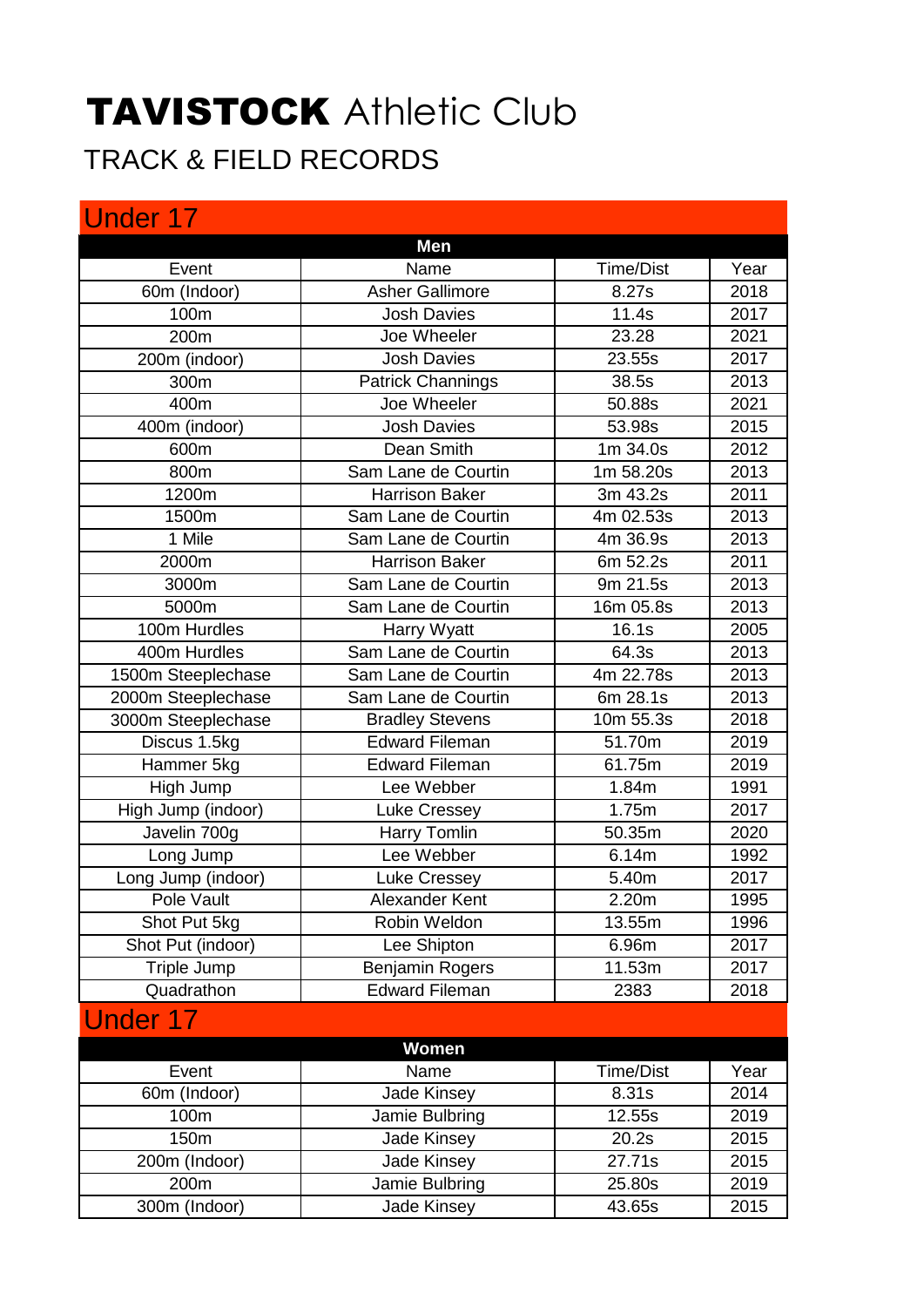| 300m                       | Jamie Bulbring                                                                                                                                                                                                             | 41.57s                                                                                                               | 2019 |
|----------------------------|----------------------------------------------------------------------------------------------------------------------------------------------------------------------------------------------------------------------------|----------------------------------------------------------------------------------------------------------------------|------|
| 400m                       | Janice Mudge                                                                                                                                                                                                               | 61.40s                                                                                                               | 1987 |
| 400m                       | Jenny Milburn*                                                                                                                                                                                                             | 61.40s                                                                                                               | 2017 |
| 600m (Indoor)              | Jenny Milburn                                                                                                                                                                                                              | 1m 40.37s                                                                                                            | 2017 |
| $\overline{800m}$ (Indoor) | <b>Jenny Milburn</b>                                                                                                                                                                                                       | 2m 20.76s                                                                                                            | 2017 |
| 800m                       | Jenny Milburn                                                                                                                                                                                                              | 2m 15.91s                                                                                                            | 2017 |
| 1500m (Indoor)             | <b>Jodie Stacey</b>                                                                                                                                                                                                        | 5m 26.59s                                                                                                            | 2015 |
| 1500m                      | Natasha Farrington                                                                                                                                                                                                         | 4m 55.62s                                                                                                            | 2018 |
| 1 mile                     | <b>Charlotte Walker</b>                                                                                                                                                                                                    | 5m 34.93s                                                                                                            | 2021 |
| 3000m                      | Annika Neiderau                                                                                                                                                                                                            | $10m$ 50.96s                                                                                                         | 2021 |
| 5000m                      | Sam Fraser                                                                                                                                                                                                                 | 20m 45.9s                                                                                                            | 2007 |
| 80m Hurdles                | Joely Bytheway                                                                                                                                                                                                             | 12.99s                                                                                                               | 2016 |
| 100m Hurdles               | Amy Bennallick                                                                                                                                                                                                             | 17.00s                                                                                                               | 2014 |
| 300m Hurdles               | Amy Bennallick                                                                                                                                                                                                             | 49.77s                                                                                                               | 2014 |
| 400m Hurdles               | Zoe Nowell                                                                                                                                                                                                                 | 70.40s                                                                                                               | 1991 |
| 1500m Steeplechase         | <b>Tess Masselink</b>                                                                                                                                                                                                      | 5m 14.5s                                                                                                             | 2014 |
| 2000m Steeplechase         | <b>Tess Masselink</b>                                                                                                                                                                                                      | 7m 31.49s                                                                                                            | 2014 |
| Discus 1kg                 | Elisabeth Weldon                                                                                                                                                                                                           | 33.74m                                                                                                               | 1991 |
| Hammer 3kg                 | <b>Phoebe Milburn</b>                                                                                                                                                                                                      | 47.14m                                                                                                               | 2022 |
| High Jump (Indoor)         | Aimee-Leigh Clowes                                                                                                                                                                                                         | 1.55m                                                                                                                | 2015 |
| High Jump                  | Aimee-Leigh Clowes                                                                                                                                                                                                         | 1.62m                                                                                                                | 2015 |
| Javelin 600g               | Anne Marie Jones                                                                                                                                                                                                           | 27.74m<br>27.74m<br>30.57m<br>$\overline{5.17}$ m<br>11.92m<br>11.69m<br>10.83m<br>4m 17.18s<br>1861 pts<br>3015 pts | 1988 |
|                            | Elisabeth Weldon<br>Ella Henry-Brock<br>Nicola Glover<br>Elisabeth Weldon<br>Ella Henry-Brock<br>Amy Bennallick<br>Emma Ryder<br>Jodie Stacey<br>Mollie Rickwood<br>Jade Kinsey<br>Amy Bennallick<br><b>Molly Rickwood</b> | 1991                                                                                                                 |      |
| Javelin 500g *             |                                                                                                                                                                                                                            |                                                                                                                      | 2019 |
| Long Jump                  |                                                                                                                                                                                                                            |                                                                                                                      | 1989 |
| Shot Put 4kg               |                                                                                                                                                                                                                            |                                                                                                                      | 1991 |
| Shot Put 3kg *             |                                                                                                                                                                                                                            |                                                                                                                      | 2019 |
| Triple Jump                |                                                                                                                                                                                                                            |                                                                                                                      | 2013 |
|                            |                                                                                                                                                                                                                            |                                                                                                                      | 2014 |
| 4 x 400m Relay             |                                                                                                                                                                                                                            |                                                                                                                      |      |
|                            |                                                                                                                                                                                                                            |                                                                                                                      |      |
|                            |                                                                                                                                                                                                                            |                                                                                                                      |      |
| Pentathlon                 |                                                                                                                                                                                                                            |                                                                                                                      | 2013 |
| Heptathlon                 |                                                                                                                                                                                                                            |                                                                                                                      | 2014 |

updated April 2022